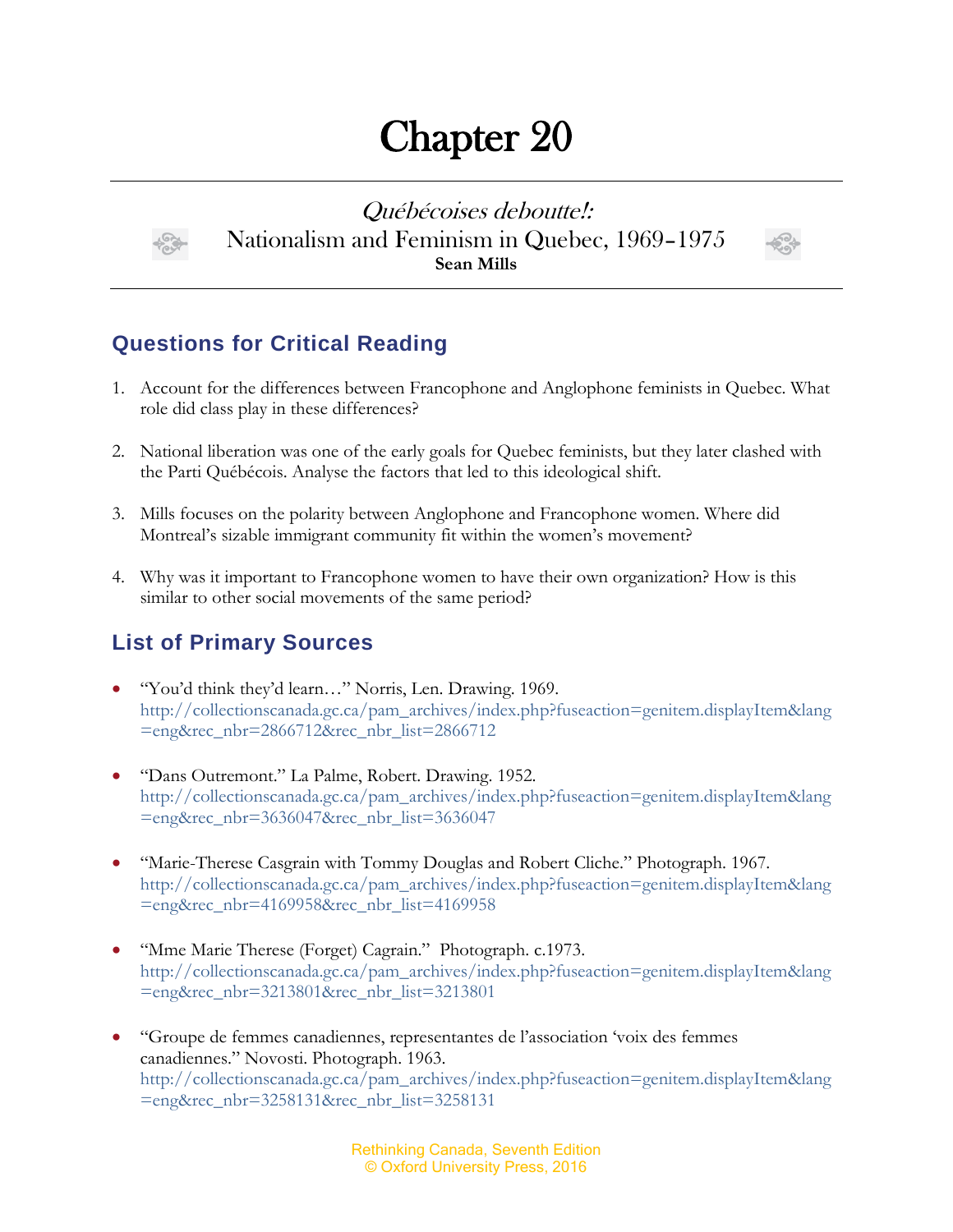- "Royal Commission on the Status of Women in Canada Fonds." Text. 1962-1970. [http://collectionscanada.gc.ca/pam\\_archives/index.php?fuseaction=genitem.displayItem&lang](http://collectionscanada.gc.ca/pam_archives/index.php?fuseaction=genitem.displayItem&lang=eng&rec_nbr=242&rec_nbr_list=242) [=eng&rec\\_nbr=242&rec\\_nbr\\_list=242](http://collectionscanada.gc.ca/pam_archives/index.php?fuseaction=genitem.displayItem&lang=eng&rec_nbr=242&rec_nbr_list=242)
- "There is no choice." Norris, Len. Drawing. 1970. [http://collectionscanada.gc.ca/pam\\_archives/index.php?fuseaction=genitem.displayItem&lang](http://collectionscanada.gc.ca/pam_archives/index.php?fuseaction=genitem.displayItem&lang=eng&rec_nbr=2866732&rec_nbr_list=2866732) [=eng&rec\\_nbr=2866732&rec\\_nbr\\_list=2866732](http://collectionscanada.gc.ca/pam_archives/index.php?fuseaction=genitem.displayItem&lang=eng&rec_nbr=2866732&rec_nbr_list=2866732)
- "Parti Quebecois." Poster. N.d. [http://collectionscanada.gc.ca/pam\\_archives/index.php?fuseaction=genitem.displayItem&lang](http://collectionscanada.gc.ca/pam_archives/index.php?fuseaction=genitem.displayItem&lang=eng&rec_nbr=3940203&rec_nbr_list=3940203) [=eng&rec\\_nbr=3940203&rec\\_nbr\\_list=3940203](http://collectionscanada.gc.ca/pam_archives/index.php?fuseaction=genitem.displayItem&lang=eng&rec_nbr=3940203&rec_nbr_list=3940203)
- "Le Collectif des femmes immigrantes du Qeubec, Montreal, Quebec." Harris, Pamela. Photograph. N.d. [http://collectionscanada.gc.ca/pam\\_archives/index.php?fuseaction=genitem.displayItem&lang](http://collectionscanada.gc.ca/pam_archives/index.php?fuseaction=genitem.displayItem&lang=eng&rec_nbr=4326471&rec_nbr_list=4326471) [=eng&rec\\_nbr=4326471&rec\\_nbr\\_list=4326471](http://collectionscanada.gc.ca/pam_archives/index.php?fuseaction=genitem.displayItem&lang=eng&rec_nbr=4326471&rec_nbr_list=4326471)
- "Rallying Point to Haitian Women, Montreal Quebec." Harris, Pamela. Photograph. N.d. [http://collectionscanada.gc.ca/pam\\_archives/index.php?fuseaction=genitem.displayItem&lang](http://collectionscanada.gc.ca/pam_archives/index.php?fuseaction=genitem.displayItem&lang=eng&rec_nbr=3842317&rec_nbr_list=3842317) [=eng&rec\\_nbr=3842317&rec\\_nbr\\_list=3842317](http://collectionscanada.gc.ca/pam_archives/index.php?fuseaction=genitem.displayItem&lang=eng&rec_nbr=3842317&rec_nbr_list=3842317)
- "Centre communautaire des feemes sud-asiatiques, Montreal, Quebec." Harris, Pamela. N.d. [http://collectionscanada.gc.ca/pam\\_archives/index.php?fuseaction=genitem.displayItem&lang](http://collectionscanada.gc.ca/pam_archives/index.php?fuseaction=genitem.displayItem&lang=eng&rec_nbr=4326466&rec_nbr_list=4326466) [=eng&rec\\_nbr=4326466&rec\\_nbr\\_list=4326466](http://collectionscanada.gc.ca/pam_archives/index.php?fuseaction=genitem.displayItem&lang=eng&rec_nbr=4326466&rec_nbr_list=4326466)
- "La Violence! Quelle Violence?" Vittorio. Poster. 1979. [http://collectionscanada.gc.ca/pam\\_archives/index.php?fuseaction=genitem.displayItem&lang](http://collectionscanada.gc.ca/pam_archives/index.php?fuseaction=genitem.displayItem&lang=eng&rec_nbr=2846630&rec_nbr_list=2846630) [=eng&rec\\_nbr=2846630&rec\\_nbr\\_list=2846630](http://collectionscanada.gc.ca/pam_archives/index.php?fuseaction=genitem.displayItem&lang=eng&rec_nbr=2846630&rec_nbr_list=2846630)

## **Multimedia Resources**

- $\bullet$  *It*<sup> $\prime$ </sup>*s Not Enough* (1974) <http://onf-nfb.gc.ca/eng/collection/film/?id=10963>
- Pdf of the journal *Québécoises deboutte!*  [http://bv.cdeacf.ca//CF\\_PDF/LVR/1983/10mars/82672.pdf](http://bv.cdeacf.ca/CF_PDF/LVR/1983/10mars/82672.pdf)
- The Beginning of a New Era Musée Québécois de Culture Populaire [www.larevolutiontranquille.ca/en/index.php](http://www.larevolutiontranquille.ca/en/index.php)
- Quebec's White Privileged Feminists Don't Speak for Me [www.huffingtonpost.ca/toula-fosolos/quebec-charter-janettes\\_b\\_4115601.html](http://www.huffingtonpost.ca/toula-fosolos/quebec-charter-janettes_b_4115601.html)
- Québec Feminism

Rethinking Canada, Seventh Edition © Oxford University Press, 2016